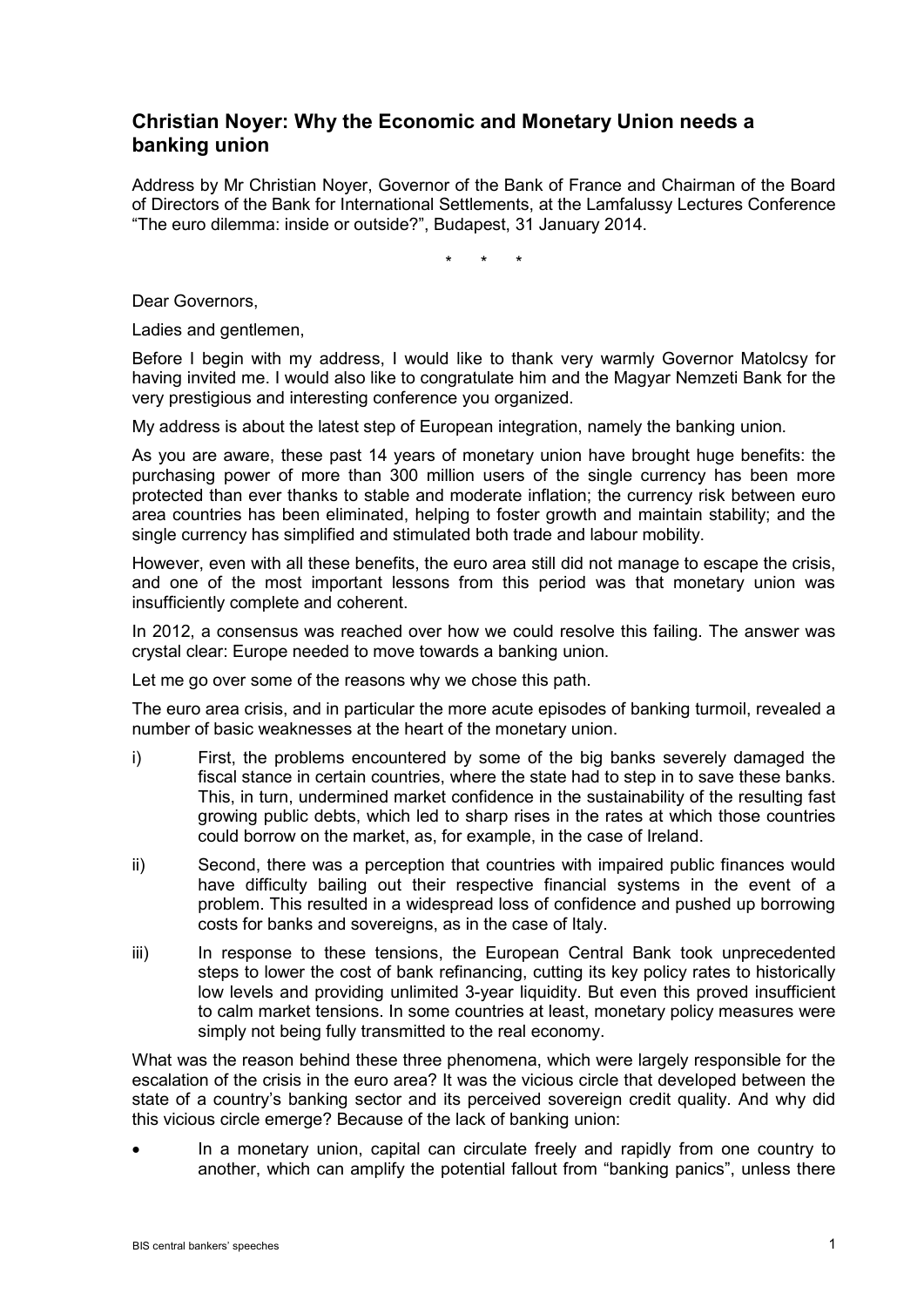are effective supranational mechanisms in place for supervision, resolution and the guarantee of deposits;

- As long as the financial health of the euro area remains at the mercy of the difficulties encountered by one of its member countries, there is a threat that negative interactions may develop between sovereign credit risk and banking risk;
- In reality, the lack of a banking union allowed a high degree of fragmentation to develop within the euro area banking system and this, in turn, nourished doubts about the "singleness" of the euro.

The crisis thus made it clear that a uniformly healthy financial system was vital to safeguard the stability of the euro area and ensure the effective transmission of a single monetary policy.

Once we had agreed on this reasoning, we had to come up with a concrete solution.

The key to banking union can be summed up as follows: the aim is to find a way to ensure that banks in the euro area are considered precisely as that, as "euro area banks", and not as "Irish", "German" or "Italian" banks. In other words, the goal is to ensure that credit conditions in the euro area will not depend on *where* you are but on *who* you are, which is what should be expected of an efficient financial market.

To achieve this, we need to have three things in place:

- i) Federal bank supervision, to guarantee that all institutions are subject to the same rules and same methods of control. A supra-national supervisor is in fact better placed to assess the risks of cross-border activities and therefore to protect and encourage such activities; it is not subject to national biases that can lead to the temptation of economic introversion. It is therefore more credible and strengthens stability and confidence in the area;
- ii) A unified mechanism for the resolution of banking crises, so that individual countries no longer have to shoulder the burden of major upheavals on their own;
- iii) A unified deposit-guarantee mechanism to avoid banking panics.

Over the past year, these ideas and words have translated into concrete actions, and Europe has demonstrated that it can carry out rapid, in-depth reforms, to ensure it emerges stronger from the crisis. I would just like to tell you where we stand currently in the move towards banking union.

As you know, the area in which we have made the most progress is in supervision.

European heads of state agreed to the principle of a single supervisory mechanism at the end of 2012, and we are in the process of actively preparing its implementation.

By November, the main banks in the euro area will be supervised by a federalized system headed in Frankfurt. A Supervisory Board will be established to plan and carry out the ECB's supervisory tasks, undertake preparatory work, and propose complete draft decisions for adoption by the ECB's Governing Council.

Moreover, the entire European banking system, including Hungary of course, will be supervised on the basis of a single set of principles – the Single Rulebook – which has been compiled by the European Banking Authority. This is a huge step towards a more unified and consistent European banking system, and one that is therefore more robust and efficient.

The move towards a Single Supervisory Mechanism is firmly on track. Last October, we reached another important milestone with the announcement by the ECB that European banks will be subject to a Comprehensive Assessment prior to the set up of the SSM in November 2014.